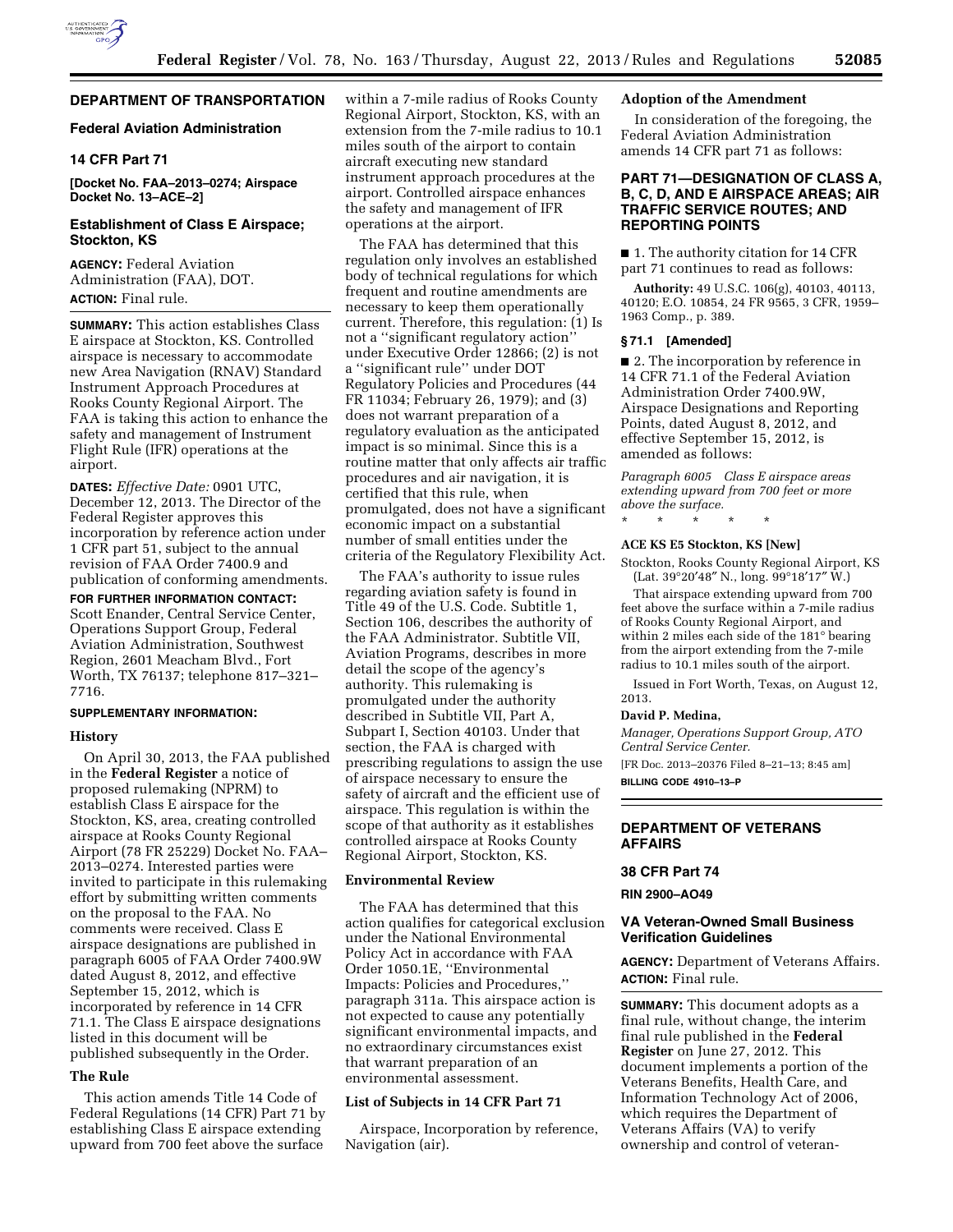owned small businesses (VOSBs), including service-disabled veteranowned small businesses (SDVOSBs), in order for these firms to participate in VA acquisitions set asides for SDVOSB/ VOSBs. Specifically, this final rule requires re-verification of SDVOSB/ VOSB status only every 2 years rather than annually. The purpose of this change is to reduce the administrative burden on SDVOSB/VOSBs regarding participation in VA acquisitions set asides for these types of firms. Verified SDVOSB/VOSBs are placed on the Vendor Information Page (VIP) at *[www.vetbiz.gov.](http://www.vetbiz.gov)* 

**DATES:** *Effective Date:* This rule is effective August 22, 2013.

**FOR FURTHER INFORMATION CONTACT:**  Michelle Gardner-Ince, Director, Center for Veterans Enterprise (00VE), Department of Veterans Affairs, 810 Vermont Ave. NW., Washington, DC 20420, phone (202) 303–3260 x5237. (This is not a toll-free number.) **SUPPLEMENTARY INFORMATION:** On June 27, 2012, VA published in the **Federal Register** (77 FR 38181) an interim final rule that revised the requirement for reverification of SDVOSB/VOSB status from 1 year to 2 years. As noted in the preamble to the interim final rule, VA has concluded that an annual examination is not necessary to adequately maintain the integrity of the

Verification Program. We provided a 60-day comment period that ended on August 27, 2012. We received six comments. Four commenters discussed that the words ''open market'' should be removed from the sentence ''In accordance with 38 U.S.C. 8127 and VA Acquisition Regulation, 48 CFR part 819, VA is required to set aside any open market procurement for SDVOSBs and then VOSBs, first and second respectively, if two or more such concerns are reasonably anticipated to submit offers at fair and reasonable pricing.'' This sentence was part of the background information contained in the preamble and not a part of the regulatory language. VA's interpretation with respect to the traditional relationship between set-asides conducted in openmarket acquisitions and the Federal Supply Schedule (FSS), namely that agencies are not required to implement set-aside programs before or while using the FSS, has been upheld in *Kingdomware Technologies, Inc.* v. *United States,* 107 Fed. Cl. 226 (2012). In any event, the regulatory language only addressed the expansion of the SDVOSB/VOSB re-verification status requirement from 1 year to 2 years and, therefore, these comments are outside

the scope of this rulemaking. We make no changes based on these comments. Two additional commenters endorsed the proposed change. VA appreciates the commenters' support.

Based on the rationale set forth in the interim final rule and for the reasons discussed above, we adopt the interim final rule as a final rule without change.

### **Administrative Procedure Act**

This document affirms as final the interim final rule that is already in effect. In accordance with 5 U.S.C. 553(b)(B) and (d)(3), the Secretary of Veterans Affairs concluded that there was good cause to dispense with advance public notice and opportunity to comment on this rule and good cause to publish this rule with an immediate effective date. The rule makes only a minor modification to extend the eligibility period for SDVOSB/VOSBs after VA's initial robust verification examination and approval from 1 year to 2 years. The rule reduces the administrative burden on SDVOSB/ VOSB participants by eliminating annual re-verification submissions. The integrity of the program remains protected by the initial robust and detailed verification examination, the regulatory requirement of participants to report changes to ownership and control during their eligibility period, VA's authority to conduct random site examinations and to re-examine eligibility upon receipt of any reasonably credible information affecting SDVOSB/VOSB verified status, and, for individual acquisitions, the status protest process, where VA contracting officers or competing vendors can challenge the SDVOSB/ VOSB status of offerors if a reasonable basis can be asserted to be decided by VA's Office of Small and Disadvantaged Business Utilization on SDVOSB/VOSB set-aside acquisitions. In view of the detrimental effects of continuing an unnecessary administrative burden on program participants and verifying officials, and to avoid delays in verification caused by repetitive annual reviews, the Secretary concluded that it was impracticable, unnecessary, and contrary to public interest to delay the effective date of this rulemaking.

#### **Regulatory Flexibility Act**

The Regulatory Flexibility Act, 5 U.S.C. 601–612, applies to this final rule. This final rule is generally neutral in its effect on small businesses because it relates only to small businesses applying for verified status in VA's SDVOSB/VOSB verified database. The overall impact of the rule will benefit small businesses owned by veterans or

service-disabled veterans because it will reduce their administrative burden associated with maintaining verified status by extending the need for reverification by VA from 1 year to 2 years. VA has estimated the cost to an individual business to be less than \$100.00 for 70–75 percent of the businesses seeking verification, and the average cost to the entire population of businesses seeking to become verified is less than \$325.00 on average. Increasing the verification period will decrease the frequency of any such costs. On this basis, the Secretary certifies that the adoption of this final rule will not have a significant economic impact on a substantial number of small entities as they are defined in the Regulatory Flexibility Act, 5 U.S.C. 601–612. Therefore, under 5 U.S.C. 605(b), this rulemaking is exempt from the initial and final regulatory flexibility analysis requirements of sections 603 and 604.

#### **Executive Orders 12866 and 13563**

Executive Orders 12866 and 13563 direct agencies to assess the costs and benefits of available regulatory alternatives and, when regulation is necessary, to select regulatory approaches that maximize net benefits (including potential economic, environmental, public health and safety effects, and other advantages; distributive impacts; and equity). Executive Order 13563 (Improving Regulation and Regulatory Review) emphasizes the importance of quantifying both costs and benefits, reducing costs, harmonizing rules, and promoting flexibility. Executive Order 12866 (Regulatory Planning and Review) defines a ''significant regulatory action'' requiring review by the Office of Management and Budget (OMB), unless OMB waives such review, as ''any regulatory action that is likely to result in a rule that may: (1) Have an annual effect on the economy of \$100 million or more or adversely affect in a material way the economy, a sector of the economy, productivity, competition, jobs, the environment, public health or safety, or State, local, or tribal governments or communities; (2) Create a serious inconsistency or otherwise interfere with an action taken or planned by another agency; (3) Materially alter the budgetary impact of entitlements, grants, user fees, or loan programs or the rights and obligations of recipients thereof; or (4) Raise novel legal or policy issues arising out of legal mandates, the President's priorities, or the principles set forth in this Executive Order.''

The economic, interagency, budgetary, legal, and policy